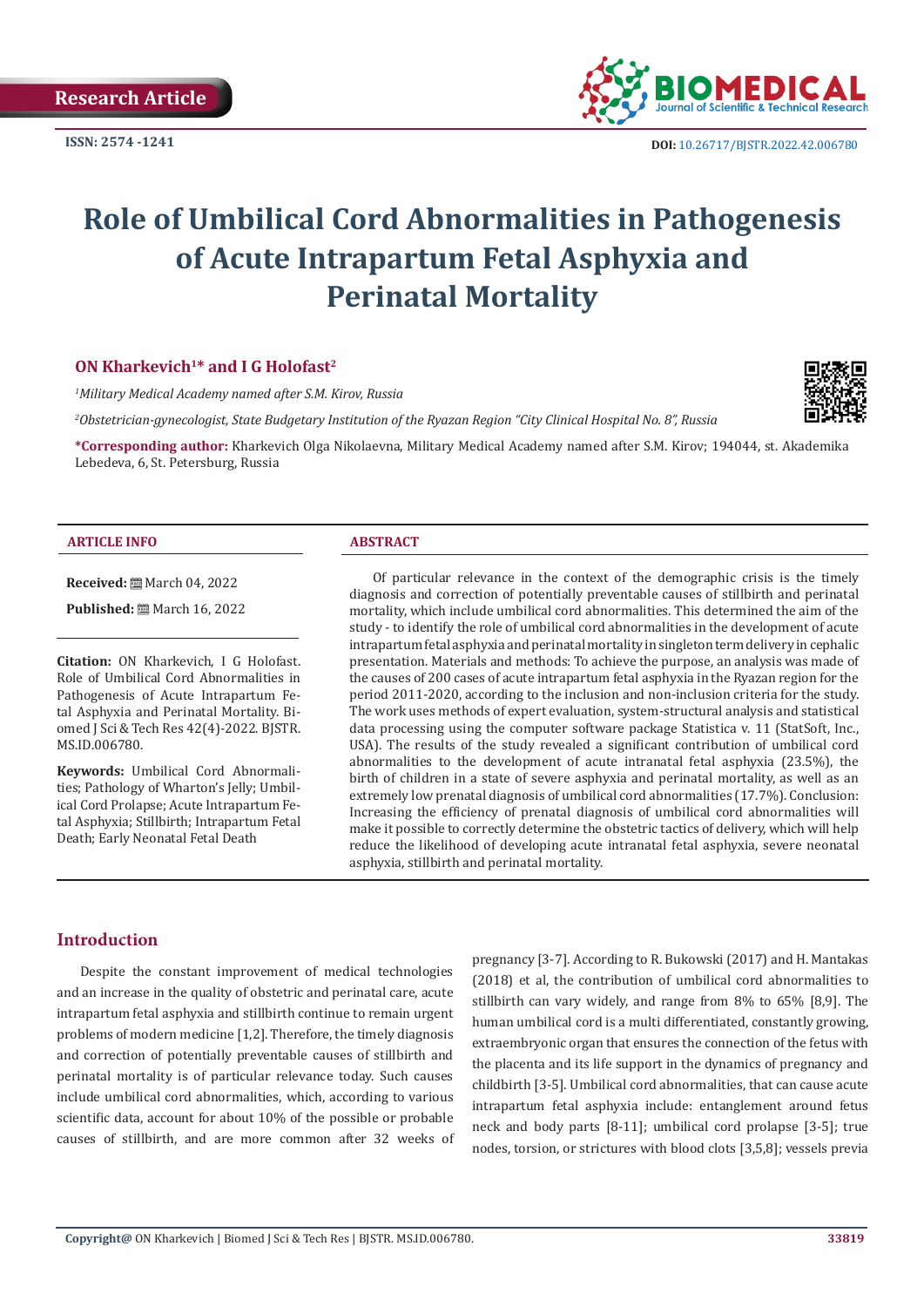[12-15]; marginal or membrane attachment [3-5,16]; excessive or insufficient number of coils, pathology of Wharton's jelly, vessels and umbilical cord length [3-5,17-22].

According to J.E. Lawn et al (2016), stillbirth is currently not declining, and continues to increase at an accelerated rate by 2030 [23]. Therefore, prenatal diagnosis of umbilical cord abnormalities is an urgent task of modern obstetrics in the 21st century. According to many researchers, the role of umbilical cord abnormalities as a cause of intrapartum fetal asphyxia is insufficiently understood [3- 5,24,25], which determined the purpose of this study. The aim of the study was to identify the role of umbilical cord abnormalities in the development of acute intrapartum fetal asphyxia and perinatal mortality in singleton term delivery in cephalic presentation.

# **Materials and Methods**

A systemic structural analysis was made of 200 cases of acute intrapartum fetal asphyxia in the Ryazan region in 2011–2020. The analysis included every first 20 cases of this pathology in each year. The study inclusion and non-inclusion criteria were clearly defined (Table 1). The main study inclusion criteria: singleton delivery during full-term pregnancy; fetus cephalic presentation; normal size of the fetus and mother's pelvis; the presence of normal indicators of non-stress test and (or) Doppler measurements of fetal hemodynamics, and (or) biophysical profile of the fetus before delivery. The main study non-inclusion criteria: delivery with multiple pregnancy; premature or late delivery; large fetus; anatomically narrow mother's pelvis; placenta previa; absence of normal indicators of non-stress test and (or) Doppler measurements of fetal hemodynamics, and (or) biophysical profile of the fetus before delivery. A positive non-stress test and (or) normal Doppler parameters of the fetal hemodynamics and (or) the biophysical profile of the fetus before delivery were an indirect confirmation of the development of acute intranatal fetal asphyxia.

**Table 1:** The study inclusion and non-inclusion criteria.

| Study inclusion criteria                                                                                                                                                                                                         | Study non-inclusion criteria                                                                                                                                                                                  |  |  |
|----------------------------------------------------------------------------------------------------------------------------------------------------------------------------------------------------------------------------------|---------------------------------------------------------------------------------------------------------------------------------------------------------------------------------------------------------------|--|--|
| • singleton delivery during full-<br>term pregnancy ( $> 37$ and $< 42$<br>weeks gestation)<br>• fetus cephalic presentation<br>• fruit weight less than 4000 g                                                                  | • delivery with multiple pregnancy,<br>• premature or late delivery<br>• large fetus<br>• anatomically narrow mother's<br>pelvis                                                                              |  |  |
| • normal size of mother's pelvis<br>• the presence before the onset of<br>labor of normal indicators of the<br>non-stress test and (or) Doppler<br>hemodynamics of the fetus and<br>(or) the biophysical profile of the<br>fetus | • placenta previa<br>• absence of normal indicators<br>of non-stress test and<br>(or)<br>of<br>Doppler measurements<br>fetal hemodynamics, and<br>(or)<br>biophysical profile of the fetus<br>before delivery |  |  |

The work used methods of expert evaluation of clinical, laboratory, instrumental and special methods of research, tactics planning and management of delivery, as well as a systemstructural analysis of the causes of acute intrapartum fetal asphyxia. The source of information was the primary medical documentation - an individual card of the pregnant woman and the puerperal, the historys of delivery and newborns, protocols for pathoanatomical and histological studies of the placenta and fetus (in case of stillbirth and early neonatal death). An expert evaluation of the protocols of delivery, the results of ultrasound examination and the biophysical profile of the fetus (if any), the protocols of pathoanatomical and histological examination of the placenta, as well as the fetus (in case of stillbirth and early neonatal death) was completed. The biophysical profile of the fetus was assessed by five indicators from 0 to 2 points each: non-stress test, physical activity, respiratory movements and muscle tone of the fetus, the amount of amniotic fluid. The criterion for the normal state of the fetus was a score of 8–10 points. The condition of the newborns was assessed in a comprehensive manner - according to the results of pH-metry of umbilical cord blood (if the study was timely) and according to the Apgar scale at 1 and 5 minutes of life. Criteria for severe fetal asphyxia - pH below 7.2, Apgar score from 3 to 0 points. Criteria for moderate fetal asphyxia - pH from 7.20 to 7.25, Apgar score from 7 to 4 points. Criteria for the normal state of the fetus - pH above 7.25, Apgar score 8-10 points. Statistical processing of the results was carried out using the Statistica v. 11 (StatSoft, Inc., USA) using parametric and nonparametric statistics methods

# **Results and Its Discussion**

The structure of the main identified causes of acute intranatal fetal asphyxia shown in the (Figure1). The first ranking place in the structure of causes of acute intrapartum fetal asphyxia was taken by the use of oxytocin in labor – 35.5%, the second – premature detachment of the normally located placenta –  $31\%$  (px2 <0.05). Umbilical cord abnormalities ranked third in the structure of the causes of acute intrapartum fetal asphyxia (23.5%) and were found 1.3-1.5 times significantly less frequently than the previous causes ( $px2$  <0.05). Umbilical cord prolapse and labor activity discoordination were significantly less frequent than other causes of intrapartum fetal asphyxia, and amounted to 5.5% and 4.5%, respectively (рχ2 <0.05). Methods of emergency delivery were used in all cases of acute intranatal fetal asphyxia, in the first stage of labor - abdominal delivery in 111 (55.5%) cases, in the second stage of labor - obstetric forceps in 53 (26.5%) and vacuum extraction of the fetus in 36 (18%) cases.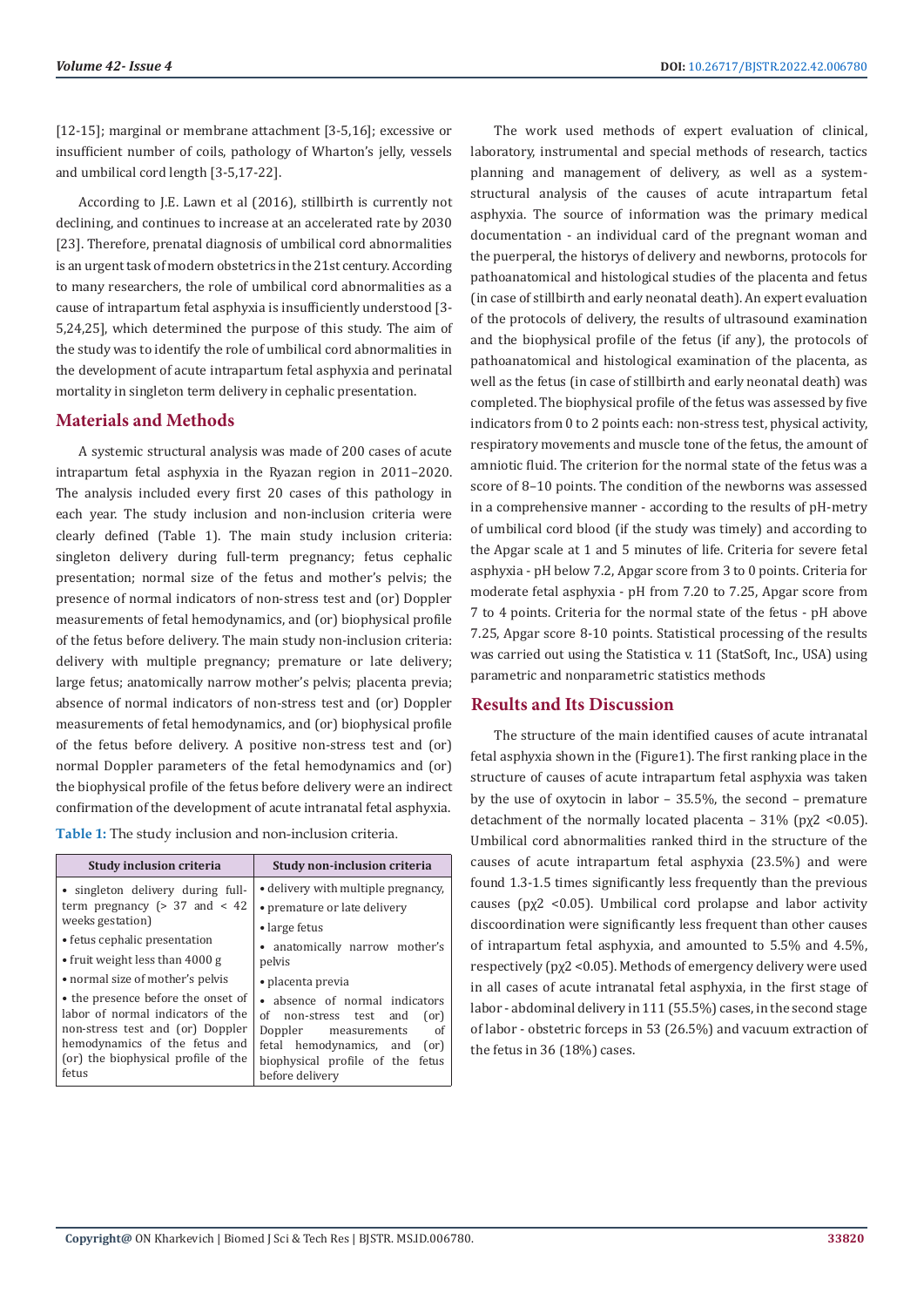

**Figure 1:** The structure of the acute intrapartum fetal asphyxia. Statistically significant differences with the proportion of umbilical cord abnormalities according to the  $\chi$ 2 fit criterion (p<0.05): \*\* – statistically significant higher, \* – statistically significantly lower.

Delivery outcomes are presented in Table 2. The largest proportion of newborns in a state of severe asphyxia registered with abnormalities of the umbilical cord – 40.4%. With premature detachment of a normally located placenta, it was 1.5 times less (27.4%,  $px2 < 0.05$ ), and with labor activity discoordination – it was 1.8 times less (22.2%, рχ2 <0.05). The highest specific weight of perinatal losses was registered with the loss of the umbilical cord loops (18.2%), with abnormalities of the umbilical cord, it was 10.6%, and with premature detachment of a normally

located placenta - 8%, which is significantly higher than in the general structure of causes (pχ2<0.05). There were no cases of perinatal death due to incoordination of labor. Some researchers consider umbilical cord prolapse in the general structure of cord abnormalities [3,4]. In our study, out of 11 cases of umbilical cord prolapse, 3 cases (27.3%) had a long umbilical cord (more than 70 cm), 5 cases (45.5%) - polyhydramnios, and 2 cases (18.2%) - a combination of these pregnancy complications.

| Table 2: Delivery outcomes in acute intrapartum fetal asphyxia. |  |  |
|-----------------------------------------------------------------|--|--|
|                                                                 |  |  |

|                                                            | Labor outcomes, $n$ $\left(\frac{9}{0}\right)$ |              |            |              |                 |
|------------------------------------------------------------|------------------------------------------------|--------------|------------|--------------|-----------------|
| Causes of acute intrapartum fetal asphyxia                 | Newborn asphyxia                               |              |            |              |                 |
|                                                            | moderate                                       | severe       | <b>IFD</b> | <b>END</b>   | living children |
| Induction or stimulation of labor with oxytocin $(n=71)$   | $66(93.0)*$                                    | $5(7.0)$ *   |            | $1(1.4)^*$   | 70 (98.6)       |
| Premature detachment of a normally located placenta (n=62) | 42(67.7)                                       | 17(27.4)     | 3(4.8)     | 2(3.2)       | 57 (91.9)       |
| Umbilical cord abnormalities (n=47)                        | $24(51.1)^*$                                   | $19(40.4)^*$ | $4(8.5)$ * | 1(2.1)       | 42 (89.4)       |
| Umbilical cord prolapse $(n=11)$                           | 8(72.7)                                        | 2(18.2)      | $1(9.1)$ * | $1(9.1)^{*}$ | $9(81.8)$ *     |
| Labor activity discoordination $(n=9)$                     | 7(77.8)                                        | 2(22.2)      |            |              | 9(100)          |
| General causes (n=200)                                     | 147 (73.5)                                     | 45(22.5)     | 8(4.0)     | 5(2.5)       | 187 (93.5)      |

**Note:** n (%) – the absolute number of cases and their proportion for each of the reasons; IFD – intrapartum fetal death; END – early neonatal death; \* – statistically significant differences with general causes according to the criterion of matching χ2 (рχ2 <0,05).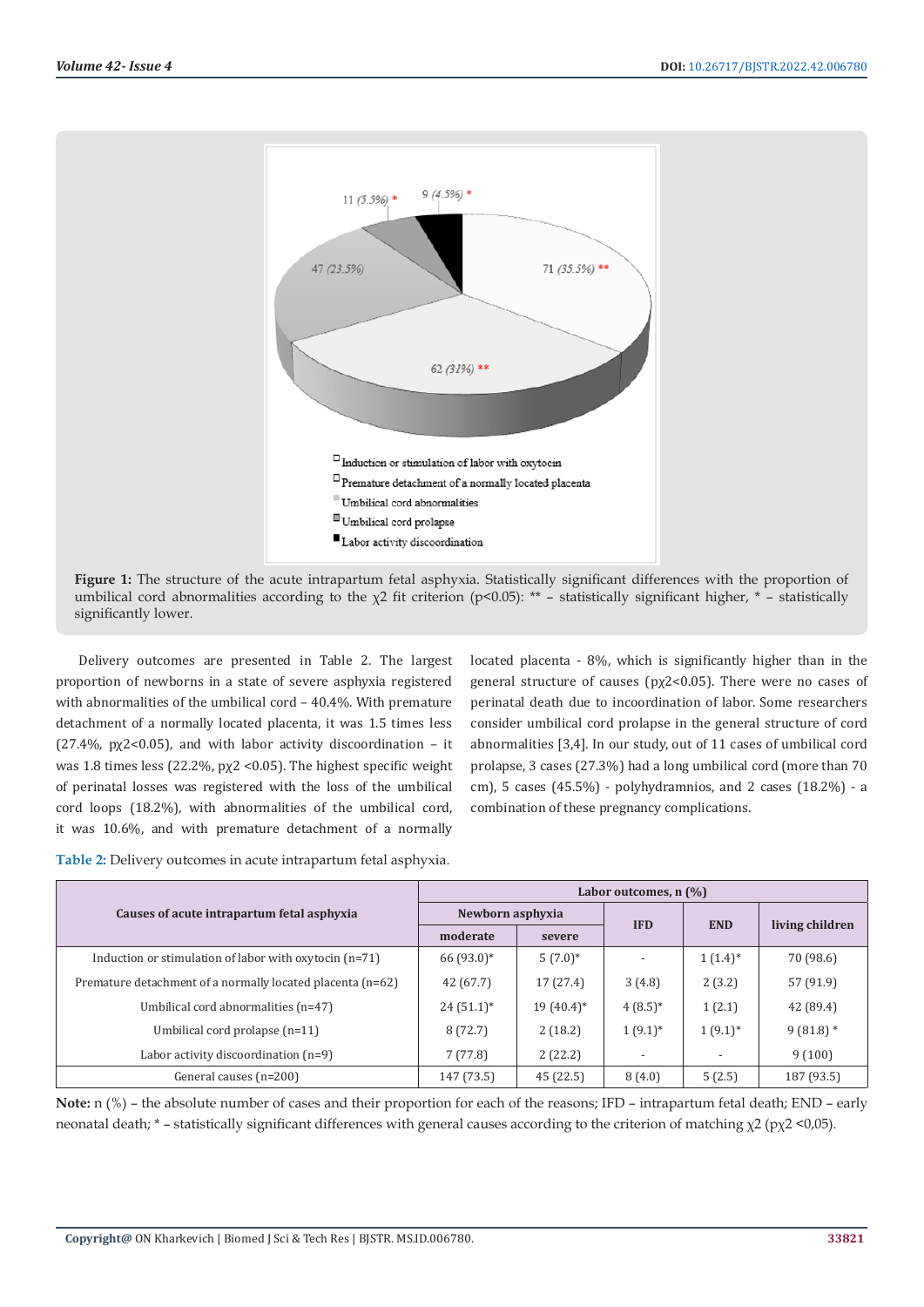Thus, in 7 cases (63.6%) there were no other abnormalities of the umbilical cord during it prolapse. In 6 cases (54.6%), prolapse of the umbilical cord occurred either during amniotomy (2 cases) or shortly after amniotomy (4 cases), which did not allow us to exclude the iatrogenic cause of this pathology. Possible iatrogenic causes of cord prolapse may be incorrect amniotomy and removal of amniotic fluid, especially in polyhydramnios [5]. Therefore, isolated prolapse of the umbilical cord, without combination with other abnormalities of the umbilical cord, we considered as an independent cause of acute intranatal fetal asphyxia, separately from other abnormalities of the umbilical cord. The results of the analysis of the structure of umbilical cord abnormalities in

acute intranatal fetal asphyxia are presented in Table 3. The most common probable causes of acute intrapartum fetal asphyxia were a long umbilical cord and an umbilical cord entanglement around fetus neck and (or) body parts (10.5% and 9.5%, respectively, pχ2<0.05). Somewhat less often, acute asphyxia was recorded with the marginal attachment of the umbilical cord (8.5%), pathology of Wharton's jelly (7.5%) and umbilical cord vessels (6.5%), an excessive number of umbilical cord coils (6.5%). A short umbilical cord and sheathing of the umbilical cord  $(3.5\%$  each,  $px2<0.05)$ , as well as an insufficient number of cord coils (2.5%, respectively, pχ2<0.05), were significantly less likely among the probable causes  $(pχ2>0.05)$ .

**Table 3:** The structure of umbilical cord abnormalities in acute intrapartum fetal asphyxia.

| <b>Umbilical cord abnormalities</b>                                   | Among the umbilical<br>cord abnormalities.<br>n(%) | Share in the<br>overall structure<br>of reasons, % |
|-----------------------------------------------------------------------|----------------------------------------------------|----------------------------------------------------|
| Single abnormalities                                                  | 13(27.7)                                           | 13 (27.7)                                          |
| Multiple abnormalities, including:                                    | $34(72.3)*$                                        | $34(72.3)*$                                        |
| The umbilical cord entanglement around fetus neck and (or) body parts | 19(40.4)                                           | 19 (40.4)                                          |
| Short umbilical cord, < 35 cm                                         | 7(14.9)                                            | 7(14.9)                                            |
| Long umbilical cord, > 70 cm                                          | 21(44.7)                                           | 21 (44.7)                                          |
| Marginal attachment of the umbilical cord                             | 17 (36.2)                                          | 17 (36.2)                                          |
| Membrane attachment of the umbilical cord                             | 7(14.9)                                            | 7(14.9)                                            |
| Excessive number of umbilical cord coils, > 8                         | 13(27.7)                                           | 13 (27.7)                                          |
| Insufficient number of cord coils, $\leq 5$                           | 5(10.6)                                            | 5(10.6)                                            |
| Abnormal number of vessels, including:                                | 13(27.7)                                           | 13 (27.7)                                          |
| single umbilical artery                                               | 5(10.6)                                            | 5(10.6)                                            |
| 4 vessels of the umbilical cord, 2 arteries and 2 veins               | 3(6.4)                                             | 3(6.4)                                             |
| umbilical artery aneurysm                                             | 2(4.3)                                             | 2(4.3)                                             |
| false nodes of the umbilical vein                                     | 3(6.4)                                             | 3(6.4)                                             |
| thrombosis of the umbilical vein                                      | 1(2.1)                                             | 1(2.1)                                             |
| Pathology of Wharton's jelly, including:                              | 15 (31.9)                                          | 15 (31.9)                                          |
| deficit                                                               | 5(10.6)                                            | 5(10.6)                                            |
| absence in the umbilical cord at the fetal end                        | 1(2.1)                                             | 1(2.1)                                             |
| edema                                                                 | 4(8.6)                                             | 4(8.6)                                             |
| mucinous cysts                                                        | 5(10.6)                                            | 5(10.6)                                            |
| All cases of umbilical cord anomalies                                 | 47 (100)                                           | 23,5                                               |

Note: n (%) – absolute number of cases and their proportion; \* - statistically significant differences between the proportion of single and multiple umbilical cord abnormalities according to the  $\chi$ 2 criterion (p<0.05).

It is possible that such a rating of probable causes of acute fetal asphyxia among umbilical cord abnormalities is due to their prevalence. Multiple abnormalities of the umbilical cord accounted for 34 (72.3%) cases and occurred 2.6 times significantly more often than single ones  $(13 \ (27.7\%)$ ,  $px^2 < 0.05$ ). The number of multiple abnormalities in one umbilical cord ranged from 2 to 5, on average

 $3.1 \pm 0.11$ . Many researchers also point to the predominance of multiple umbilical cord abnormalities over single ones [3- 6,8,10,17]. In our sample, an insufficient number of umbilical cord coils and a deficiency of Wharton's jelly were always combined with each other (100%), as well as with the sheath or marginal attachment of the umbilical cord. The frequent combination of these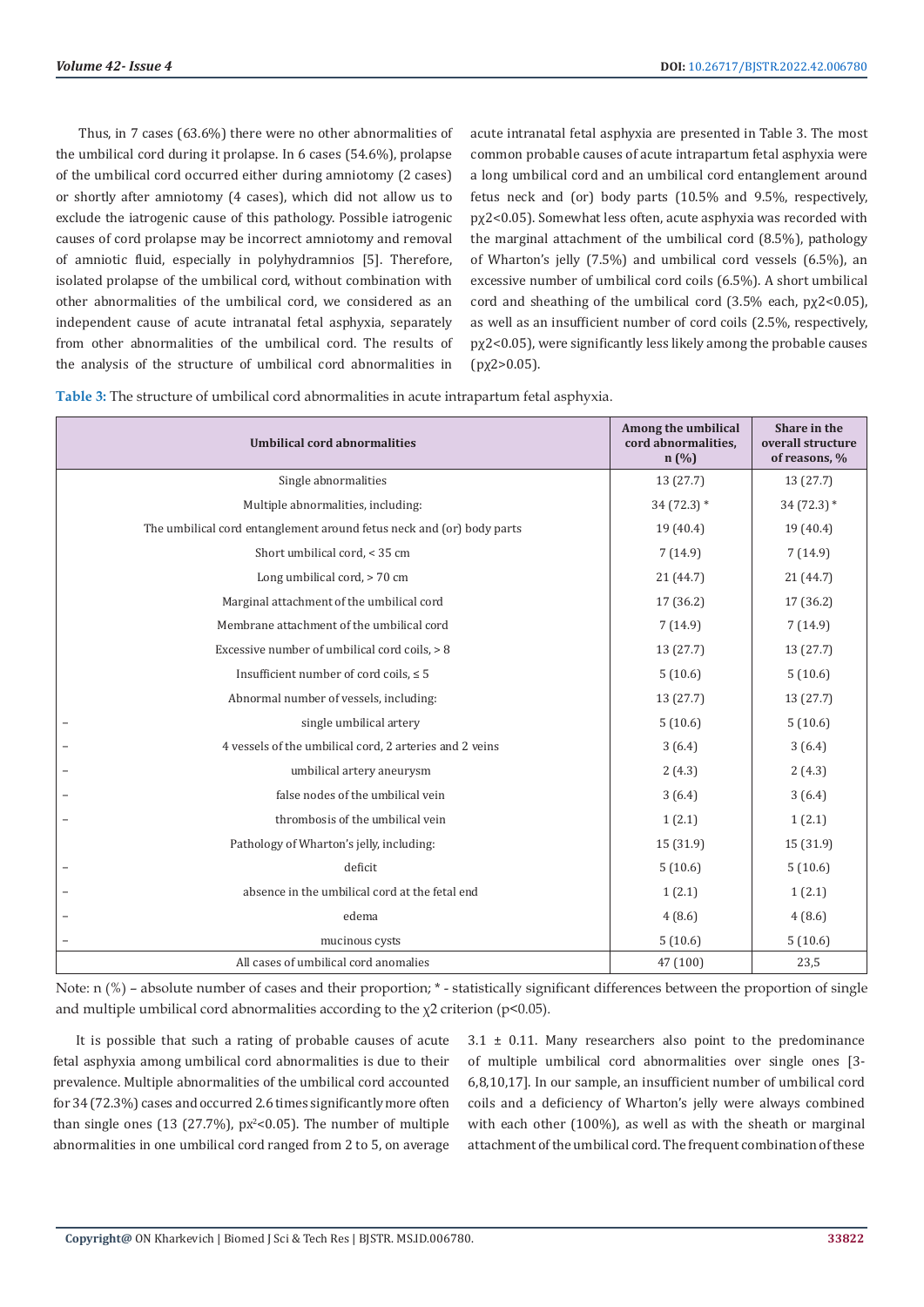abnormalities of the umbilical cord is noted by many authors, who conclude that there is an extremely high risk of acute intrapartum asphyxia of the fetus with a low location of the placenta along the posterior wall of the uterus [3,4,16].

In all 8 cases of intranatal losses, the pathology of Wharton's jelly was revealed, in 4 of them - its deficiency in combination with an insufficient number of umbilical cord coils and its entanglement. In three cases, the combination of marginal or sheath attachment of the umbilical cord, insufficient number of coils, deficiency of Wharton's jelly and low location of the placenta on the posterior wall of the uterus turned out to be fatal. Of all the existing pathologies, only the low location of the placenta was diagnosed on ultrasound before delivery. However, it can be assumed that the marginal and sheath attachment of the umbilical cord was localized along the lower edge of the placenta. With such localization, the insertion of the head instantly blocked the umbilical blood flow, which led to acute intrapartum asphyxia and fetal death. The inevitability of intranatal asphyxia of the fetus when a pathologically attached umbilical cord between the head and the sacrum is compressed is indicated in their works by J.H. Collins (2014), I. A. Hammad et al. (2020), M. Arizawa (2021) [3,4,16]. In one case, the fatal combination was the twisting of the umbilical cord around the body of the fetus, an excessive number of spirals, a false node of the umbilical vein, and edema of Wharton's jelly. Of all the combined pathology, ultrasound diagnosed only a false umbilical vein node. Many authors point to obstructed blood flow with an excess of umbilical cord coils and its rapid decompensation with the addition of additional complications [17-22]. Of all 164 umbilical cord abnormalities registered during histopathological examination, only 29 (17.7%) were diagnosed with ultrasound. The pathology of the number of umbilical cord vessels was always detected. The umbilical cord entanglement around fetus neck and (or) body parts was partly diagnosed. Sometimes the marginal and meningeal attachment of the umbilical cord, false nodes of the umbilical vein were diagnosed. Not diagnosed before delivery - pathology of the length of the umbilical cord and the number of coils of the umbilical cord, aneurysm of the umbilical artery, pathology of Wharton's jelly.

# **Conclusion**

### **The Results of the Study lead to the following Conclusions**

- **1.** Umbilical cord abnormalities accounted for 23.5% in the structure of probable causes of acute intrapartum asphyxia of the fetus and took third place after the use of oxytocin in childbirth and premature detachment of a normally located placenta (35.5% and 31% respectively, pχ2<0.05).
- **2.** The highest specific gravity of severe intrapartum fetal asphyxia was found in cases of umbilical cord abnormalities

 $(40.4\%$ , px2<0.05). The largest share of perinatal losses was recorded in cases of umbilical cord prolapse (18.2%), umbilical cord abnormalities (10.6%) and premature detachment of a normally located placenta (8%), in comparison with other possible causes (pχ2<0.05).

- **3.** Out of 11 cases of umbilical cord prolapse in 7 (63.6%) cases, other abnormalities of the umbilical cord were absent, in 6 (54.6%) - it was impossible to exclude an iatrogenic cause, which made it possible to consider this pathology as an independent cause of acute intrapartum fetal asphyxia, separately from umbilical cord anomalies.
- **4.** Multiple umbilical cord abnormalities were detected 2.6 times significantly more often than single ones (72.3%, px2<0.05) during postmortem examination. All perinatal deaths from umbilical cord abnormalities were associated with multiple anomalies.
- **5.** Prenatal diagnosis of umbilical cord abnormalities using ultrasound was 17.7%. Increasing the efficiency of prenatal diagnosis of umbilical cord abnormalities will make it possible to correctly determine the obstetric tactics of delivery, which will help reduce the likelihood of developing acute intranatal fetal asphyxia, severe neonatal asphyxia, stillbirth and perinatal mortality.

#### **References**

- 1. FG Cunningham, KJ Leveno, SL Bloom, JS Dashe, CY Spong, et al. (2018) Williams Obstetrics (25<sup>th</sup> Edn.)., McGraw-Hill Education Medical, pp. 1344.
- 2. ГМ Савельева, Р И Шалина, ЛГ Сичинава, ОБ Панина, МА Курцер (2020) Obstetrics (2nd Edn.)., ГЭОТАР Медиа, pp. 576.
- 3. [Collins JH \(2014\) Silent risk Issues about the Human Umbilical Cord.](https://www.abebooks.com/Silent-Risk-Issues-Human-Umbilical-Cord/30280161113/bd) [Xlibris LLC, pp. 236.](https://www.abebooks.com/Silent-Risk-Issues-Human-Umbilical-Cord/30280161113/bd)
- 4. IA Hammad, NR Blue, AA Allshouse, Silver RM, Gibbins KJ, et al. (2020) Umbilical Cord Abnormalities and Stillbirth. Obstetrics & Gynecology 135(3): 644-652.
- 5. [Mac Dorman MF, Gregory EC \(2015\) Fetal and perinatal mortality:](https://pubmed.ncbi.nlm.nih.gov/26222771/) [United States 2013. Natl Vital Stat Rep 64: 1-24.](https://pubmed.ncbi.nlm.nih.gov/26222771/)
- 6. [P Tantbirojn, A Saleemuddin, K Sirois,](https://pubmed.ncbi.nlm.nih.gov/19853300/) Crum CP, Boyd TK, et al. (2009) [Gross abnormalities of the umbilical cord: related placental histology](https://pubmed.ncbi.nlm.nih.gov/19853300/) [and clinical significance. Placenta 30: 1083-1088.](https://pubmed.ncbi.nlm.nih.gov/19853300/)
- 7. R Bukowski, NI Hansen, Н Pinar, Willinger M, Reddy UM, et al. (2017) Altered fetal growth, placental abnormalities, and stillbirth. PLoS One 10: 1371 journal pone0182874.
- 8. Х [Mantakas, I Dalivigkas, L Aravantinos, Goutas N, Goudeli C, et al. \(2018\)](https://pubmed.ncbi.nlm.nih.gov/30648088/) [Placenta and umbilical cord cause in antepartum deaths Cureus 10\(11\)](https://pubmed.ncbi.nlm.nih.gov/30648088/): [e3556 cureus 3556.](https://pubmed.ncbi.nlm.nih.gov/30648088/)
- 9. [L Zahedi Spung, N Raghuraman, EB Carter \(2021\) 382 Umbilical cord](https://www.ajog.org/article/S0002-9378(20)31781-6/fulltext) [gas abnormalities in the presence of a nuchal cord. Am J Obstet Gynecol](https://www.ajog.org/article/S0002-9378(20)31781-6/fulltext) [224\(2\): 248.](https://www.ajog.org/article/S0002-9378(20)31781-6/fulltext)
- 10. Y Narang, NB Vaid, S Jain (2014) Is nuchal cord justified as a cause of obstetrician anxiety? Arch Gynecol Obstet 289: 795-801.